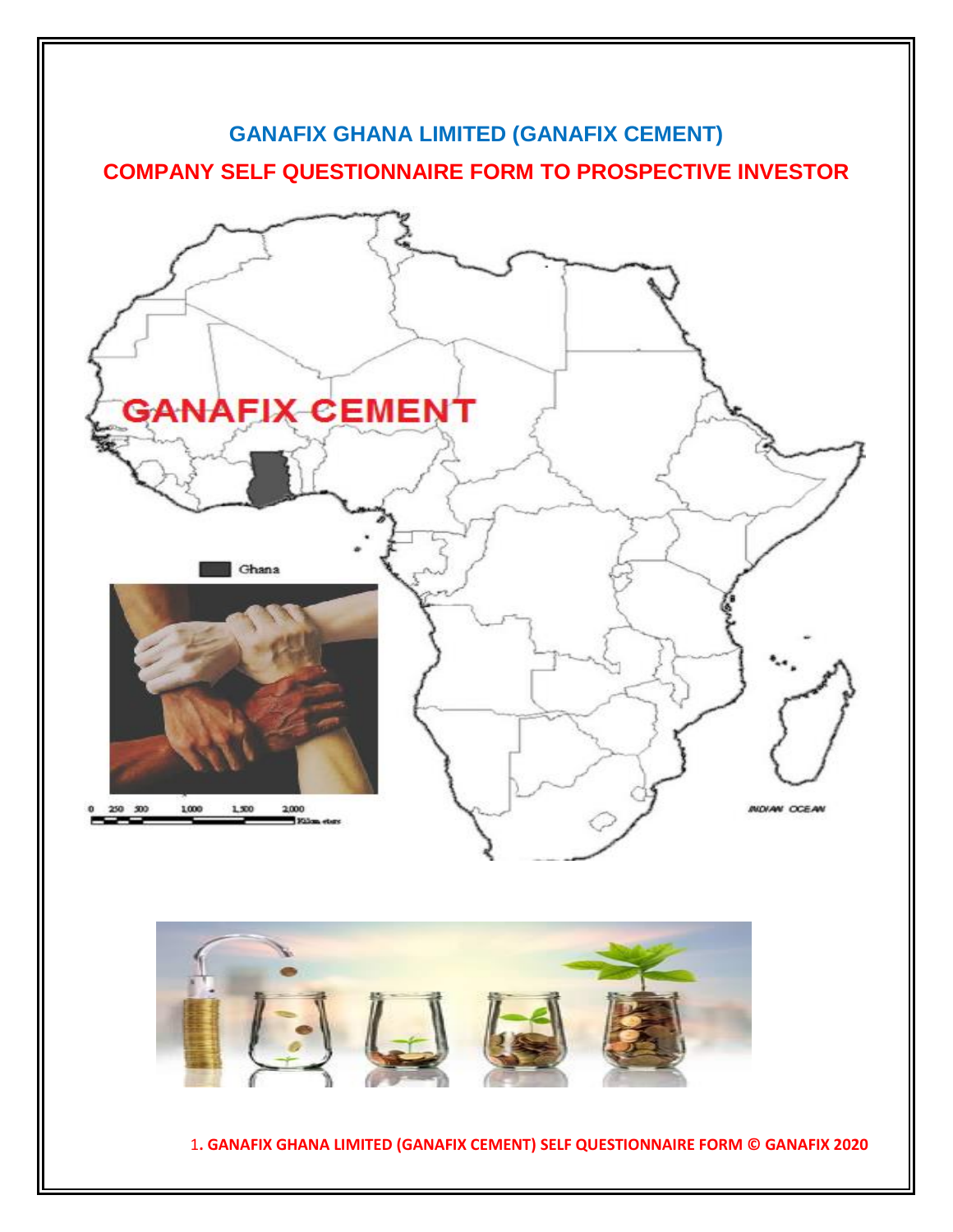| 1. General Information                                                                                                                                                       |
|------------------------------------------------------------------------------------------------------------------------------------------------------------------------------|
| a) How will you describe the life cycle stage of your business?                                                                                                              |
| <b>Startup/Early Stage</b>                                                                                                                                                   |
| <b>Growth</b><br><b>Expansion</b>                                                                                                                                            |
| Matured                                                                                                                                                                      |
| b) Does your business belong to any of the following classifications?                                                                                                        |
| Agro Processing                                                                                                                                                              |
| <b>Light (Small/Medium Scale) Manufacturing</b>                                                                                                                              |
| Other:                                                                                                                                                                       |
| <b>Please describe: CEMENT MANUFACTURING COMPANY</b>                                                                                                                         |
| c) Do you belong to any of the following category? select all that apply                                                                                                     |
| Women                                                                                                                                                                        |
| <u>Young people aged 18 - 35 years (Ref: National ID or Passport)</u>                                                                                                        |
| Businesses sited in rural districts<br><b>Businesses mitigating the effects of COVID-19</b>                                                                                  |
| Businesses promoting exports and or import substitution.                                                                                                                     |
|                                                                                                                                                                              |
| 2. Business Plan                                                                                                                                                             |
| a) Do you have a Business Plan?<br><b>No</b><br><u>Yes</u>                                                                                                                   |
|                                                                                                                                                                              |
| 3. Shareholding                                                                                                                                                              |
| a) List the names of all shareholders of the business. Attach a sheet to this application with the<br>information required in this table if the space provided is inadequate |
|                                                                                                                                                                              |

| <b>Last Name</b> | <b>Other Names</b>          | Percentage (%)<br><b>Shareholding</b> | <b>Role or Position in the Business</b> |
|------------------|-----------------------------|---------------------------------------|-----------------------------------------|
| <b>NARTEY</b>    | <b>HENRY NATHANIEL NARH</b> | <b>SEVENTY (70%)</b>                  | <b>FOUNDER, MANAGING DIRECTOR</b>       |
| <b>BINEY</b>     | <b>DESMOND NANA AKUOKO</b>  | <b>FIVE (5%)</b>                      | <b>SALES MANAGER</b>                    |
| <b>ODOI-BAAH</b> | <b>KWADWO</b>               | <b>TEN (10%)</b>                      | <b>PUBLIC RELATIONS OFFICER</b>         |
| <b>NARTEY</b>    | <b>SAMUEL</b>               | <b>TEN (10%)</b>                      | <b>MANAGING PARTNER</b>                 |
| <b>NARTEY</b>    | <b>FLORENCE</b>             | <b>FIVE (5%)</b>                      | <b>MANAGING PARTNER</b>                 |
|                  |                             |                                       |                                         |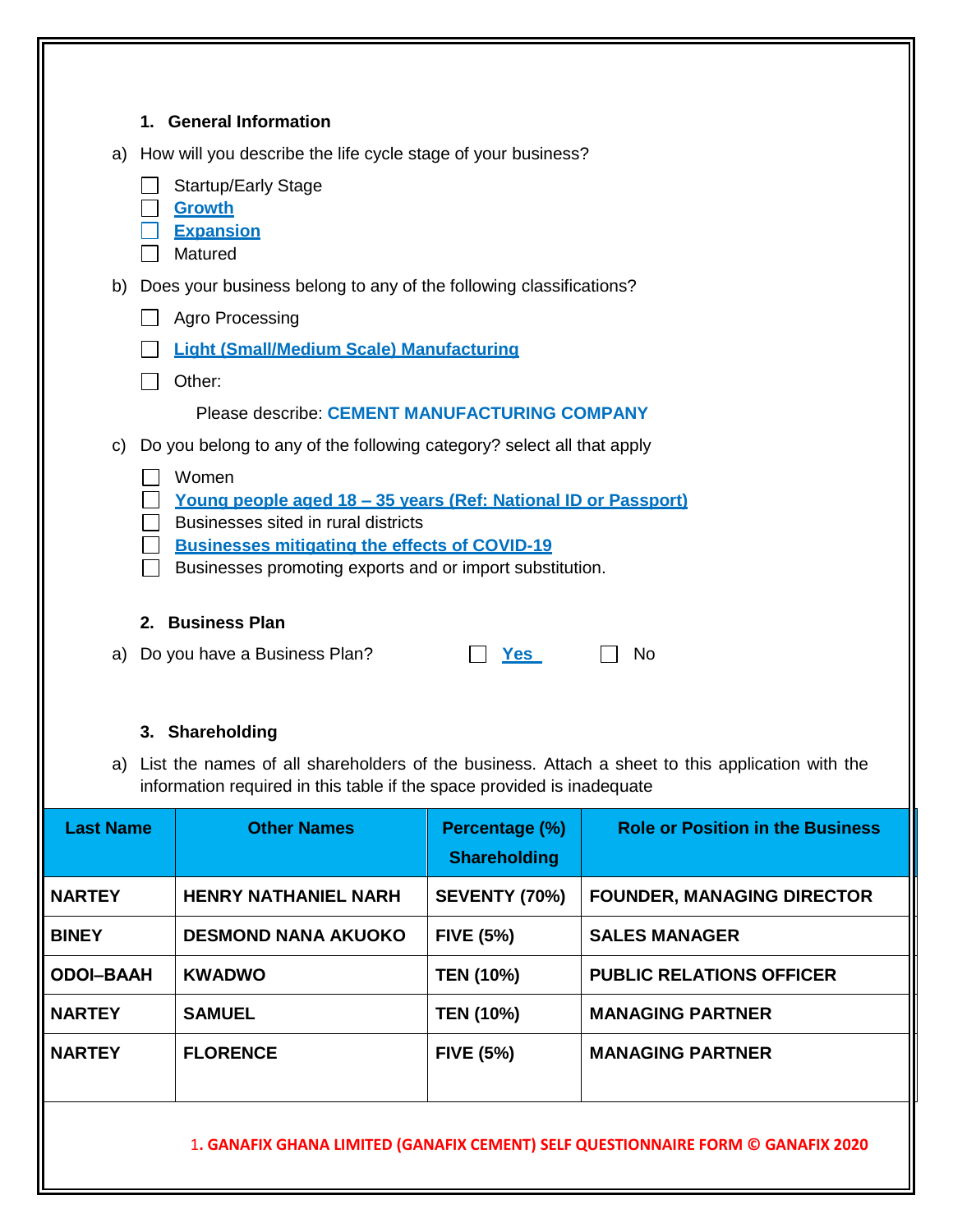b) Are any of the shareholders active or own shares in another business?  $\Box$  Yes  $\Box$  No

# **4. Sources of Shareholder Funds, Business Loans and Other Liabilities**

a) List and explain the **sources of existing and expected new promoter/shareholder funds**.

GANAFIX CEMENT's founder HENRY NARTEY founded his cement company with his own personal savings and encouraged shareholders to invest into the company with same personal savings thereby avoiding any unnecessary debt constraints pressure on GANAFIX GHANA LIMITED. All sources of shareholder funds which is low capital compared to actual capital needs of the company is verifiably form legitimate sources without any cause for alarm. We have not gone for any business loan yet, currently we are working on family land which is owned by FOUNDER's family which he is yearning to vacate himself from the land as we seek to urgently relocate and expand our operations.

FOUNDER heavily invested on family land in factory structure by partially completing a portion of the uncompleted building structure of his parents and has since been operating business from this site, due to the cordial relations between FOUNDER and family it must be clearly stated to any equity investor the FOUNDER of GANAFIX CEMENT will not deem his investments into his parents structure on the land as a company asset irrespective of the huge funds invested into the current operating premises.

FOUNDER feels his parents' offer of their land is a significant factor to his creation of GANAFIX CEMENT and would thus avoid any negative family tensions with parents and siblings as deeming invested into structure as a company asset was not part of his initial agreements with family prior to commencing his CEMENT FACTORY creation.

b) Has any lender obtained judgment for non-payment or anyone obtained judgment against the business for which there is an outstanding liability?  $\Box$  Yes  $\Box$  No **NOT APPLICABLE** 

# **5. References**

**a) Bank References: -** For every bank that you have a business banking relationship with, please fill the table below with the required Information. Attach a sheet to this application with the information required in this table if the space provided is inadequate.

| <b>Name of Bank</b> | Location         | <b>Years of Banking Relationship</b> |
|---------------------|------------------|--------------------------------------|
| <b>GCB BANK</b>     | WEIGYA-GHANA     | 2017 till date                       |
|                     |                  |                                      |
| <b>CBG BANK</b>     | KOKOMLEMLE-GHANA | 2018 till date                       |
|                     |                  |                                      |
|                     |                  |                                      |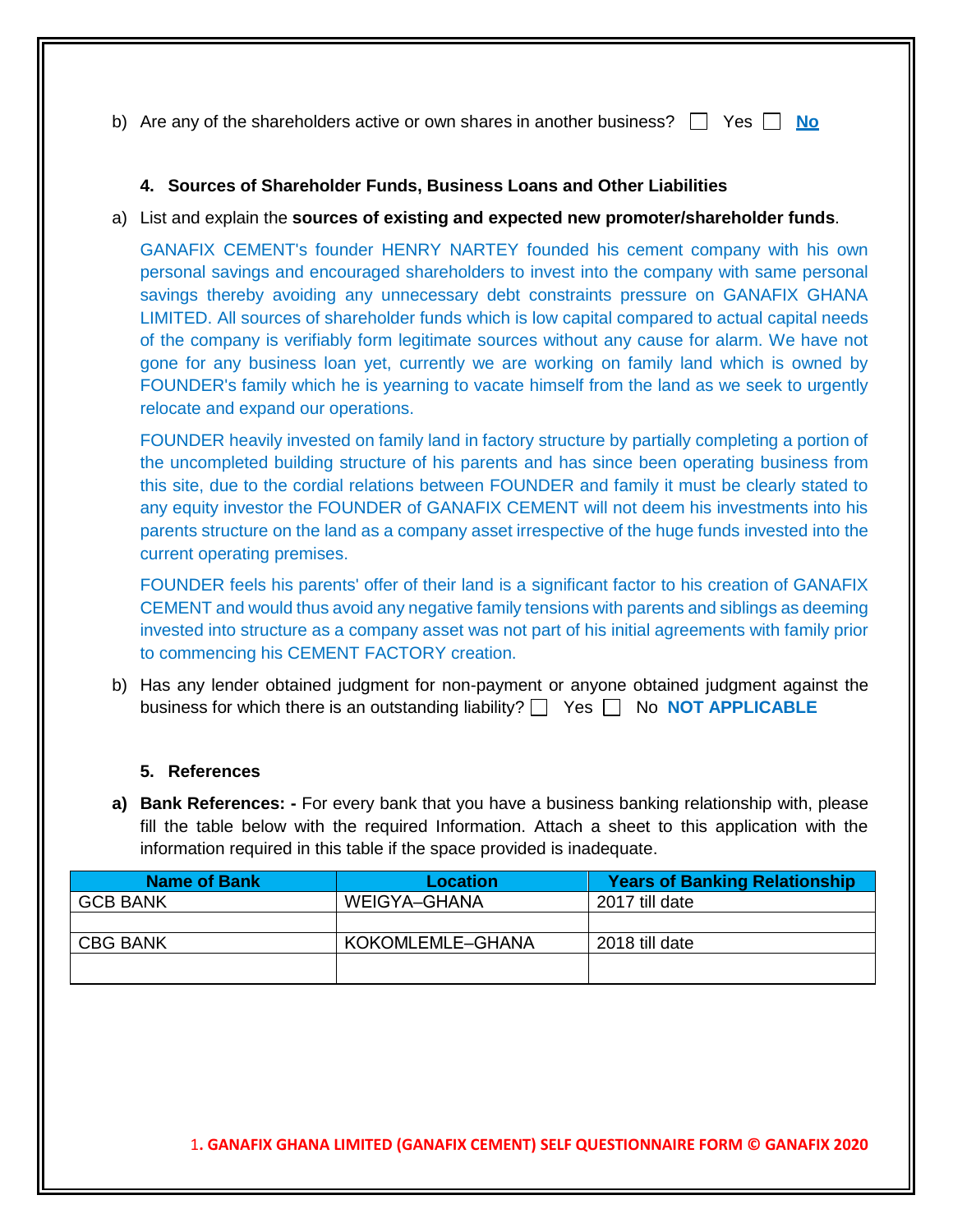**b) Business and Personal References: -** Give the names and contact information of at least three entities for which you have a business or personal relationship with.

| <b>Name of Entity</b>                                          | <b>Location</b>                           | <b>Telephone</b><br><b>Number</b> | <b>Type of</b><br><b>Relationship</b> | <b>Length of</b><br><b>Relationship</b> |
|----------------------------------------------------------------|-------------------------------------------|-----------------------------------|---------------------------------------|-----------------------------------------|
| <b>GYESAN</b><br><b>ENTERPRISE</b>                             | <b>AWOSHIE</b>                            | +233 243986408                    | <b>STRICTLY</b><br><b>BUSINESS</b>    | 2017 TILL DATE                          |
|                                                                |                                           |                                   |                                       |                                         |
| <b>SELSEL</b><br><b>ENTERPRISE</b>                             | <b>MALLAM, GBAWE</b>                      | +233 242524255                    | <b>STRICTLY</b><br><b>BUSINESS</b>    | 2016 TILL DATE                          |
|                                                                |                                           |                                   |                                       |                                         |
| <b>REAL</b><br><b>PROFESSIONAL</b><br>LIZ<br><b>ENTERPRISE</b> | A-LANG, SANTA<br><b>MARIA. KWASHIEMAN</b> | +233 244288167                    | <b>STRICTLY</b><br><b>BUSINESS</b>    | 2016 TILL DATE                          |

| <b>Full Name of Shareholder/Promoter</b> | <b>Signature</b>                                                                                                                                                                                                                                                                                         | <b>Percentage shares</b> |
|------------------------------------------|----------------------------------------------------------------------------------------------------------------------------------------------------------------------------------------------------------------------------------------------------------------------------------------------------------|--------------------------|
| <b>HENRY NATHANIEL NARH NARTEY</b>       | HenryNathanielNarhNartey                                                                                                                                                                                                                                                                                 | 70%                      |
|                                          | NB: Due to the Covid-19<br>pandemic we have made<br>adjustments in our operations as<br>we prefer virtual meetings so<br>kindly accept this as my<br>authorizing signature in all lenghty<br>electronic documents which<br>cannot be practically scanned<br>going forward. -<br>HenryNathanielNarhNartey |                          |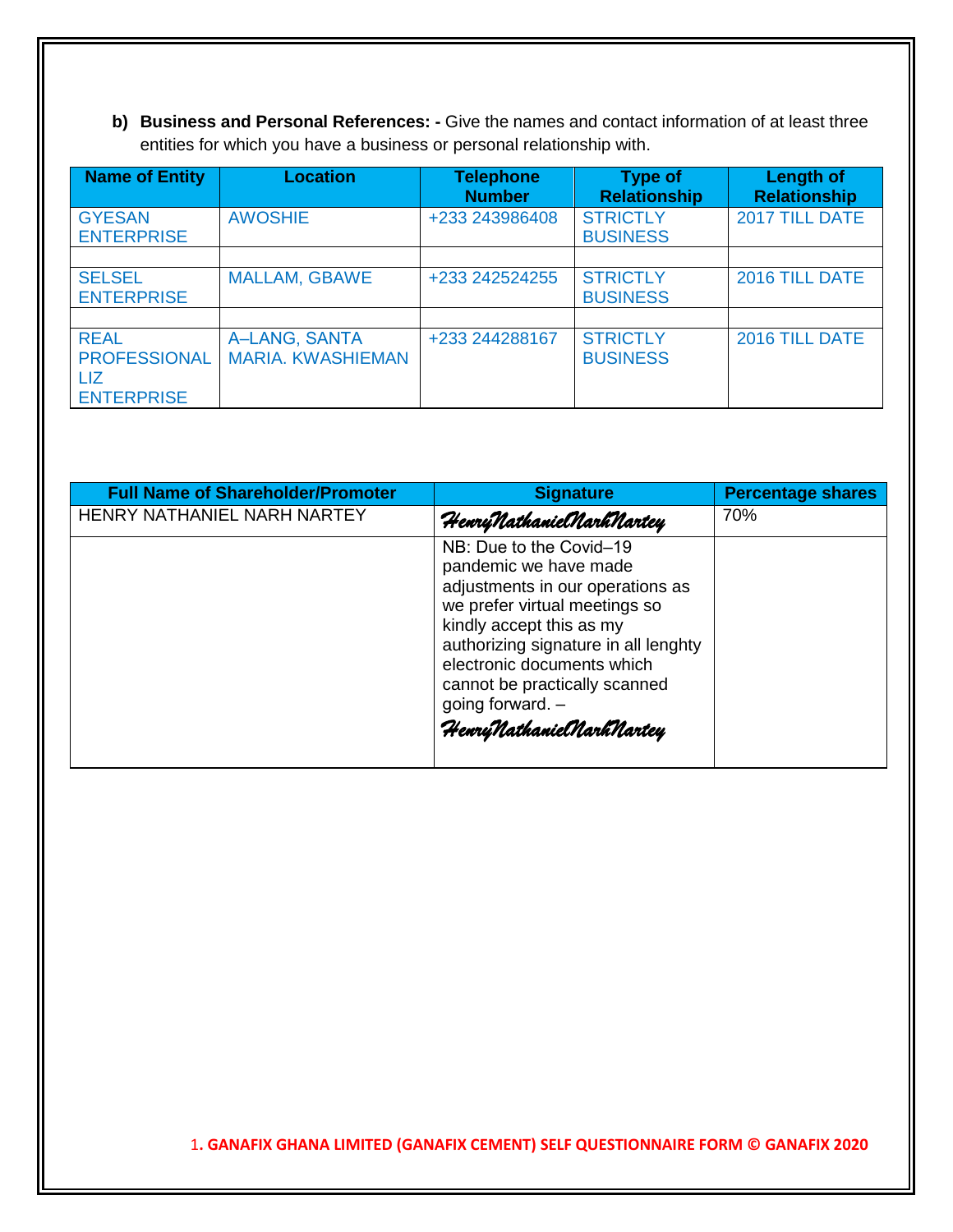|                                                                                         | Annex 1- GANAFIX CEMENT CONTACT INFORMATION SHEET                                                                                                                                                                                                                                                                                                                                                                                                                                                                                                                                                                                                                                                                                                                                                                                                                                                                                                                                                                                                                                                                                                                                                                                                                                                                     |  |  |
|-----------------------------------------------------------------------------------------|-----------------------------------------------------------------------------------------------------------------------------------------------------------------------------------------------------------------------------------------------------------------------------------------------------------------------------------------------------------------------------------------------------------------------------------------------------------------------------------------------------------------------------------------------------------------------------------------------------------------------------------------------------------------------------------------------------------------------------------------------------------------------------------------------------------------------------------------------------------------------------------------------------------------------------------------------------------------------------------------------------------------------------------------------------------------------------------------------------------------------------------------------------------------------------------------------------------------------------------------------------------------------------------------------------------------------|--|--|
| <b>Contact Date:</b>                                                                    |                                                                                                                                                                                                                                                                                                                                                                                                                                                                                                                                                                                                                                                                                                                                                                                                                                                                                                                                                                                                                                                                                                                                                                                                                                                                                                                       |  |  |
|                                                                                         | 1. General Information about the applicant:                                                                                                                                                                                                                                                                                                                                                                                                                                                                                                                                                                                                                                                                                                                                                                                                                                                                                                                                                                                                                                                                                                                                                                                                                                                                           |  |  |
|                                                                                         | a) Are you a Shareholder of the business?<br><u>Yes</u><br>No.                                                                                                                                                                                                                                                                                                                                                                                                                                                                                                                                                                                                                                                                                                                                                                                                                                                                                                                                                                                                                                                                                                                                                                                                                                                        |  |  |
| Mr./Mrs/Ms: Mr Name: HENRY NATHANIEL NARH NARTEY<br>b)<br>Ownership %: <b>70%</b><br>C) |                                                                                                                                                                                                                                                                                                                                                                                                                                                                                                                                                                                                                                                                                                                                                                                                                                                                                                                                                                                                                                                                                                                                                                                                                                                                                                                       |  |  |
|                                                                                         | d) Address & Contact Information: HOUSE N0. 310, LANE 10, ONYINASE-AWOSHIE                                                                                                                                                                                                                                                                                                                                                                                                                                                                                                                                                                                                                                                                                                                                                                                                                                                                                                                                                                                                                                                                                                                                                                                                                                            |  |  |
|                                                                                         | District:<br>City: <b>ACCRA</b>                                                                                                                                                                                                                                                                                                                                                                                                                                                                                                                                                                                                                                                                                                                                                                                                                                                                                                                                                                                                                                                                                                                                                                                                                                                                                       |  |  |
|                                                                                         | Telephone (home) 0202709055 (office) 0248194907 E-mail ganafixcements.gh@gmail.com                                                                                                                                                                                                                                                                                                                                                                                                                                                                                                                                                                                                                                                                                                                                                                                                                                                                                                                                                                                                                                                                                                                                                                                                                                    |  |  |
| f)                                                                                      | Female $\Box$<br><b>Male</b><br>e) Sex:<br>Age: 31                                                                                                                                                                                                                                                                                                                                                                                                                                                                                                                                                                                                                                                                                                                                                                                                                                                                                                                                                                                                                                                                                                                                                                                                                                                                    |  |  |
|                                                                                         | 2. Information about the business:                                                                                                                                                                                                                                                                                                                                                                                                                                                                                                                                                                                                                                                                                                                                                                                                                                                                                                                                                                                                                                                                                                                                                                                                                                                                                    |  |  |
| I.                                                                                      | a) Is the business currently in operation?<br>$Yes$ $\Box$<br>No.                                                                                                                                                                                                                                                                                                                                                                                                                                                                                                                                                                                                                                                                                                                                                                                                                                                                                                                                                                                                                                                                                                                                                                                                                                                     |  |  |
|                                                                                         | b) If yes, year business was estasblished:<br>2016                                                                                                                                                                                                                                                                                                                                                                                                                                                                                                                                                                                                                                                                                                                                                                                                                                                                                                                                                                                                                                                                                                                                                                                                                                                                    |  |  |
| C)                                                                                      | Does the promoter work at the business?<br><b>Yes</b><br><b>No</b><br>$\mathbf{L}$                                                                                                                                                                                                                                                                                                                                                                                                                                                                                                                                                                                                                                                                                                                                                                                                                                                                                                                                                                                                                                                                                                                                                                                                                                    |  |  |
| d)                                                                                      | If yes, what percentage of the promoter's time is spent running the business?                                                                                                                                                                                                                                                                                                                                                                                                                                                                                                                                                                                                                                                                                                                                                                                                                                                                                                                                                                                                                                                                                                                                                                                                                                         |  |  |
| $25\%$ 50% 75% $100\%$                                                                  |                                                                                                                                                                                                                                                                                                                                                                                                                                                                                                                                                                                                                                                                                                                                                                                                                                                                                                                                                                                                                                                                                                                                                                                                                                                                                                                       |  |  |
| e)                                                                                      | Does the promoter have any other business or employment? $\Box$ Yes $\Box$<br><u>No</u>                                                                                                                                                                                                                                                                                                                                                                                                                                                                                                                                                                                                                                                                                                                                                                                                                                                                                                                                                                                                                                                                                                                                                                                                                               |  |  |
| Ш.                                                                                      |                                                                                                                                                                                                                                                                                                                                                                                                                                                                                                                                                                                                                                                                                                                                                                                                                                                                                                                                                                                                                                                                                                                                                                                                                                                                                                                       |  |  |
| a)                                                                                      | What motivated the promoter to want to start this business: Unemployment is exponentially<br>increasing and posing threat to National Security and Peace of many affected African<br>Nations, it seems to be beyond the control of Central governments as millions of<br>graduates end up unemployed each year in addition to the Unemployed fraternity. Many<br>African youths are turning to self-destructive social vices which unchecked poses a high<br>threat to National security and Peace of many Nations beyond the shores of Africa as<br>crime today is easily networked globally. High rate of Unemployment among the youth is<br>an overly worrisome issue and the youth should be creators of their own employment<br>opportunities, not blame the central government for their every failure. My goal has been<br>to persevere through naked financial challenges as I painstakingly architect my bold<br>dream of cement manufacturing starting from tile adhesive, waterproof, grout cement<br>manufacturing and later regular cement like DANGOTE, GHACEM, CIMAF and DIAMONG<br>as our long term goal to creating sustainable chains of employment for the youth in<br>Ghana and Africa. I strongly believe my breakthrough would serve to be inspiration for<br>many unemployed youth to emulate. |  |  |
|                                                                                         | b) Is there a business plan for the business?<br>Other<br>$Yes$ $\Box$<br>No <sub>1</sub>                                                                                                                                                                                                                                                                                                                                                                                                                                                                                                                                                                                                                                                                                                                                                                                                                                                                                                                                                                                                                                                                                                                                                                                                                             |  |  |
|                                                                                         | 1. GANAFIX GHANA LIMITED (GANAFIX CEMENT) SELF QUESTIONNAIRE FORM © GANAFIX 2020                                                                                                                                                                                                                                                                                                                                                                                                                                                                                                                                                                                                                                                                                                                                                                                                                                                                                                                                                                                                                                                                                                                                                                                                                                      |  |  |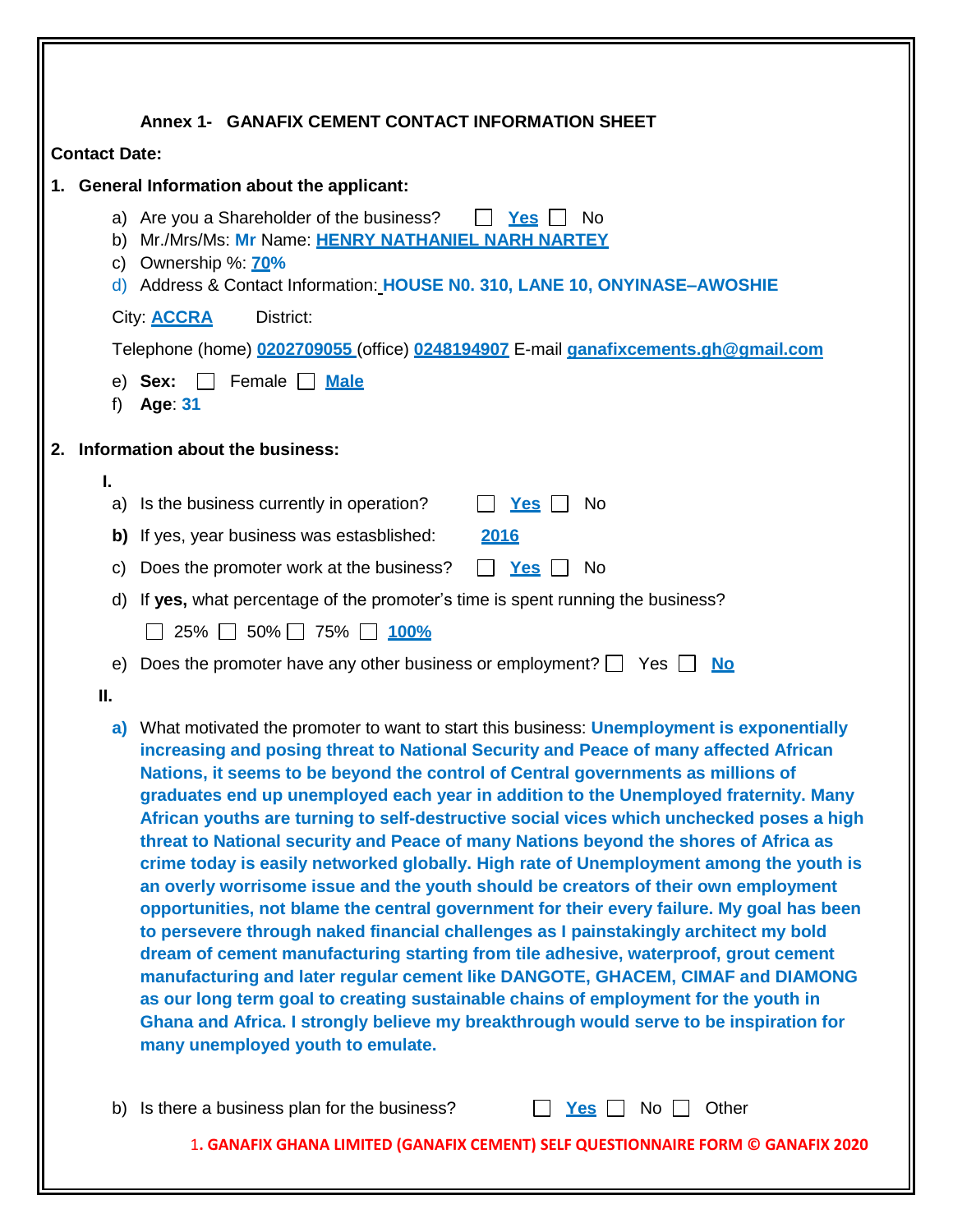|    | C) | Is the business registered?<br>$Yes$  <br><b>No</b><br>d) If yes,                                                                                                                                                                                                                                                                                                                                                                                                                                                                                                                                                                                                                                                                                                                                                                                                                   |
|----|----|-------------------------------------------------------------------------------------------------------------------------------------------------------------------------------------------------------------------------------------------------------------------------------------------------------------------------------------------------------------------------------------------------------------------------------------------------------------------------------------------------------------------------------------------------------------------------------------------------------------------------------------------------------------------------------------------------------------------------------------------------------------------------------------------------------------------------------------------------------------------------------------|
|    |    | Registered Name of Business: <b>GANAFIX GHANA LIMITED</b>                                                                                                                                                                                                                                                                                                                                                                                                                                                                                                                                                                                                                                                                                                                                                                                                                           |
|    |    | Trading Name of Business if different from Registered Name: <b>GANAFIX CEMENT</b>                                                                                                                                                                                                                                                                                                                                                                                                                                                                                                                                                                                                                                                                                                                                                                                                   |
|    |    | Registration Number of the Business: CS20954217                                                                                                                                                                                                                                                                                                                                                                                                                                                                                                                                                                                                                                                                                                                                                                                                                                     |
|    |    | Tax Identification Number (TIN) of the Business: C0009060405                                                                                                                                                                                                                                                                                                                                                                                                                                                                                                                                                                                                                                                                                                                                                                                                                        |
|    |    | Current Business Address: HOUSE N0. 310. LANE 10. ONYINASE-AWOSHIE                                                                                                                                                                                                                                                                                                                                                                                                                                                                                                                                                                                                                                                                                                                                                                                                                  |
|    |    | City: <b>ACCRA District: GA SOUTH MUNICIPAL</b>                                                                                                                                                                                                                                                                                                                                                                                                                                                                                                                                                                                                                                                                                                                                                                                                                                     |
|    |    | Local Authority/Municipality <b>GA SOUTH MUNICIPALITY</b>                                                                                                                                                                                                                                                                                                                                                                                                                                                                                                                                                                                                                                                                                                                                                                                                                           |
|    |    | Telephone (business) +233 202709055 / +233 248194907                                                                                                                                                                                                                                                                                                                                                                                                                                                                                                                                                                                                                                                                                                                                                                                                                                |
|    |    | E-mail ganafixcements.gh@gmail.com                                                                                                                                                                                                                                                                                                                                                                                                                                                                                                                                                                                                                                                                                                                                                                                                                                                  |
|    |    | Web site URL: https://www.globalinnovationexchange.org/innovation/ganafix-cement-                                                                                                                                                                                                                                                                                                                                                                                                                                                                                                                                                                                                                                                                                                                                                                                                   |
|    |    | ganaroof-roofing-sheet-genesis-fortified-health-water                                                                                                                                                                                                                                                                                                                                                                                                                                                                                                                                                                                                                                                                                                                                                                                                                               |
|    |    | 3. Current Legal Structure of the Business:                                                                                                                                                                                                                                                                                                                                                                                                                                                                                                                                                                                                                                                                                                                                                                                                                                         |
| a) |    | Individual/Sole Proprietor   Limited Liability Company<br>Cooperative Non-Profit                                                                                                                                                                                                                                                                                                                                                                                                                                                                                                                                                                                                                                                                                                                                                                                                    |
|    |    | Organization                                                                                                                                                                                                                                                                                                                                                                                                                                                                                                                                                                                                                                                                                                                                                                                                                                                                        |
|    |    | <b>Other</b> 2007 2008 2014 2015 2016 2017 2018 2019 2017 2018 2019 2017 2018 2019 2017 2018 2019 2019 2017 2018 2017 2017 2018 2019 2017 2017 2018 2019 2017 2017 2018 2019 2017 2017 2018 2017 2017 2018 2019 2017 2017 2018 2017                                                                                                                                                                                                                                                                                                                                                                                                                                                                                                                                                                                                                                                 |
|    |    |                                                                                                                                                                                                                                                                                                                                                                                                                                                                                                                                                                                                                                                                                                                                                                                                                                                                                     |
|    |    | 4. Information on Business & Product/Service                                                                                                                                                                                                                                                                                                                                                                                                                                                                                                                                                                                                                                                                                                                                                                                                                                        |
| a) |    | Briefly describe your product or service: We produce tile cement, grout cement and waterproof cement<br>with all products carrying our brand name GANAFIX. Our tile adhesive is uniquely modified with solid<br>premium grade of high cellulose glue and cement concentrate for wall and floor tiling, thick or thin bed<br>layers, rigid and flexible substrates. It is suitable for both interior and exterior application on either<br>commercial or domestic purposes. Our grout cement which is produced in different colors of white, grey,<br>black, brown, green and requested colors is also used for filling the gaps in laid tiles which gives the tiling<br>a beautiful finishing. Our waterproof cement is also used as anti-water applicant for leakages in<br>construction related projects to stop water leakages on walls, floors, ceilings and concrete projects. |
| b) |    | Briefly describe the market for your product/service (your target customer): The building industry is<br>economically stable and has been very reliable in terms of profit maximization in the last decade. It<br>somehow automatically put our market share on a rise since the product directly moves with the<br>building industry. Industry trends have shown that as quality and convenience becomes necessary<br>factors, people want to put their money where they get more value. Customers are more educated<br>and more demanding of quality service. Our market area is nationwide and has a target population<br>of over 15 million in Ghana.                                                                                                                                                                                                                           |
|    |    | 1. GANAFIX GHANA LIMITED (GANAFIX CEMENT) SELF QUESTIONNAIRE FORM © GANAFIX 2020                                                                                                                                                                                                                                                                                                                                                                                                                                                                                                                                                                                                                                                                                                                                                                                                    |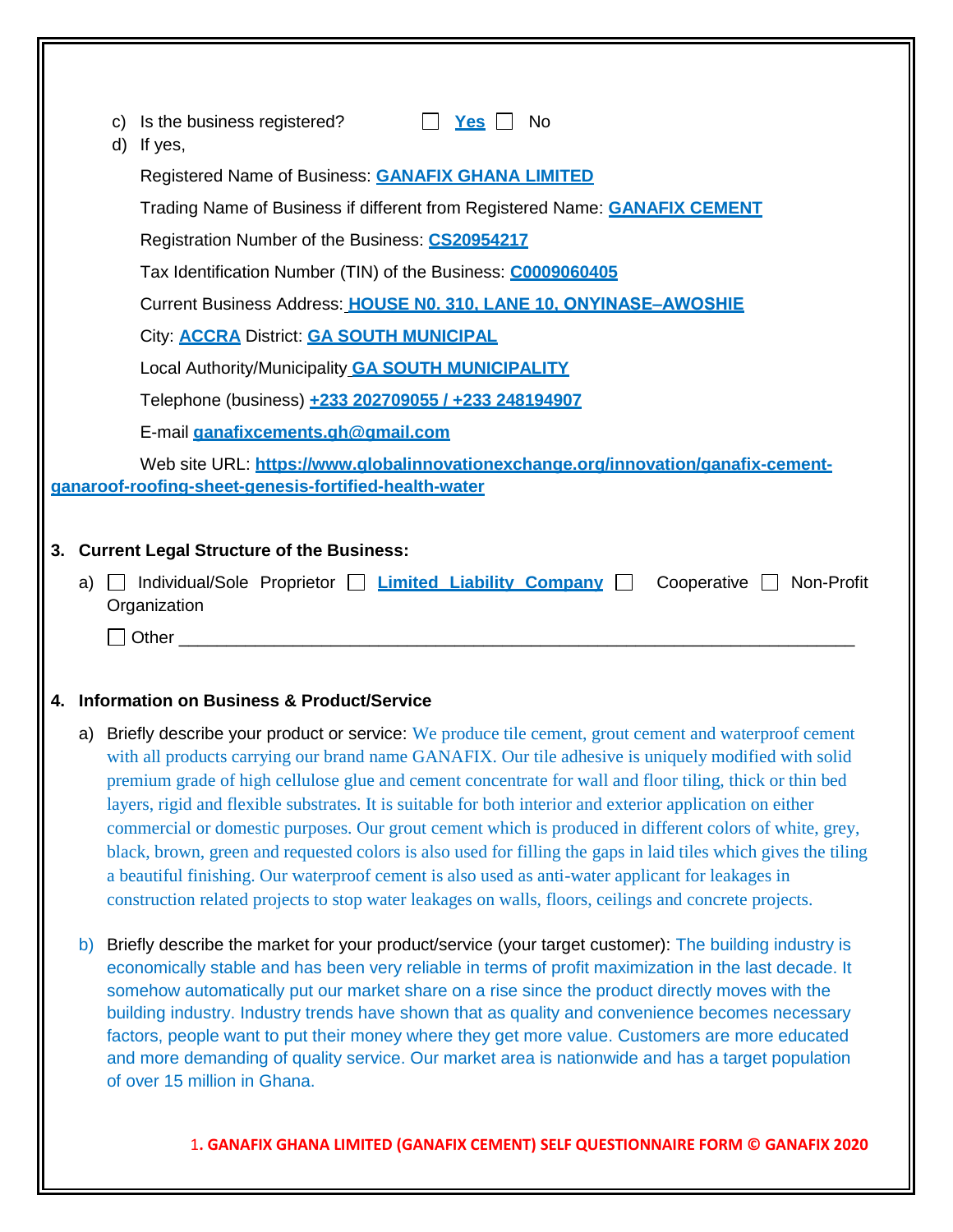c) In what geographic areas are the majority of your customers located? The building industry is virtually anywhere across the country as new buildings are being put up every day. Our market area is nationwide, the distribution channels we use for our product are wholesale, mass merchant retails, and individual buyers. These channels make sense for delivering our products to the end users because our customers are not limited to where our factory is stationed. The channels adopted are advantageous because; with patronage from wholesalers and retailers, our product can reach all customers who needs it. GANAFIX GHANA LIMITED has developed a comprehensive advertising and promotion strategy, which is being implemented even before funds are received. We expect to have a presence on several national radio shows, advertising magazines as well as the trade press, our first year after receiving funding will be concentrated much on advertising on well renowned television stations in the country which requires quite a huge funding to do so which will not be repeated in subsequent years ahead because by then our presence will be well accepted. We also target social media marking as an important tool for the sale of our products.

# d) Are you interested in exporting your products? **Yes** No

Why or Why: Exporting our cement products can ensure increasing sales and sales potential in general. Through export we will expand our vision and markets regionally, internationally or even globally. Instead of earning money by selling our cement products on the local market, we are focused on discovering new opportunities to present our work abroad.

Exporting products is especially good for our future growth to medium and operations when we have already expanded within the local market. Once we have saturated the market in our country, exporting products abroad can be a great opportunity for our businesses to increase the sales potential. Additionally, exporting can be one way of scanning opportunities for overseas franchising or even production.

# **5. Business Experience**

a) Describe your experience and its relevance to your business or product/service and the length of that experience: Cement production is a capital intensive venture as machinery and raw materials needed for production are costly but profitable long term, since creating GANAFIX CEMENT we have the bitter experience of always struggling with low capital as the FOUNDER was the only financier of the bold dream of employment creation with his personal savings till date. Our operations started in 2016 on a family land owned by FOUNDER's (HENRY NARTEY) parents which required of founder to heavily invest in preparing the factory building to be ready for cement production which should be free from water whatsoever.

Due to low capital founder has not till date advertised on any radio or television to establish company awareness to the general public, we barely save at the bank although we have account with GCB Bank and CBG bank as customers usually pay cash after long overdue payment period. We hope to end such challenge with a cash and carry operational system of selling our cement products after investing in awareness creation through advertisements. Customers always give a positive feedback on the quality of our products and usually recommend it for use by other tilers and construction firms.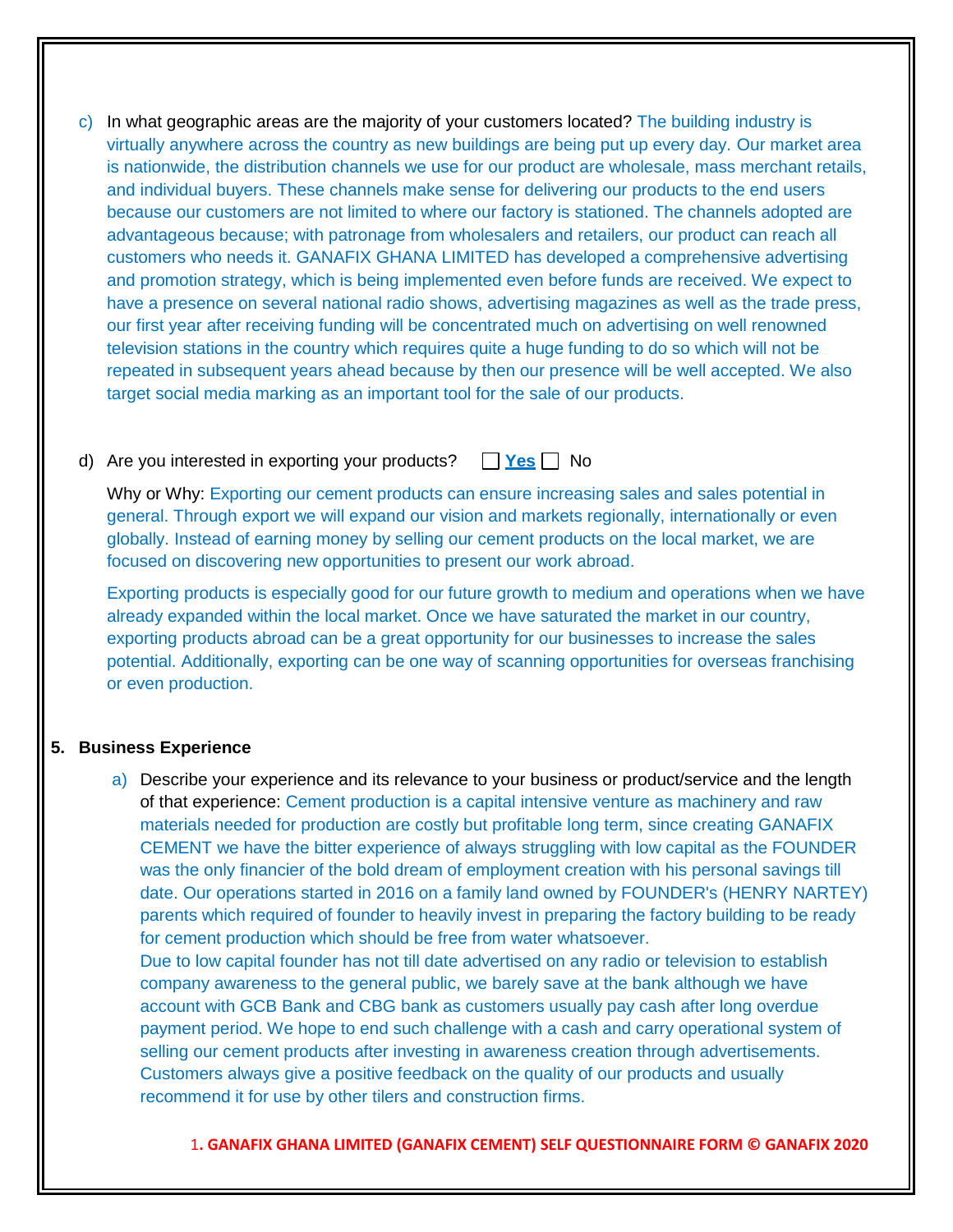#### **Business Needs**

- a) What support do you require: **Funding Business Development Assistance**  $\Box$  Other:
- b) If Funding, How much? and for what purpose? We are scaling our production as we seek to creating mass employment, with adequate equity funding of **US\$5,000,000 (Five million dolars)** we will relocate our operations from it's original site which is unfavorably a family owned land, purchase machinery for transformation to automated factory production, purchase vehicles and trucks needed for smooth operations of cement company's operations and expand production by opening regional branches across the nation. We will invest in research and development into prospective cement products which are marketable on the African Continent. With the professional input of our equity funding partners we hope to improve our operations as we make employment creation our priority.

# **6. Exclusive Activities**

a) Is your business involved in any of the following activities listed below?

|           | Activities involving forced or child labor    | Yes        | <b>No</b> |
|-----------|-----------------------------------------------|------------|-----------|
|           | Activities deemed illegal in Ghana            | $\Box$ Yes | <b>No</b> |
|           | Business relating to Pornography/Prostitution | ∣ ∣ Yes    | <u>No</u> |
| $\bullet$ | Trade in wildlife or endangered species       | Yes        | <b>No</b> |
| $\bullet$ | Trade in hazardous radioactive materials      | l IYes     | <b>No</b> |
| $\bullet$ | Ozone depleting materials in phase-out or ban | $\Box$ Yes | l No      |
| $\bullet$ | Trade in weapons and munitions                | Yes        | <b>No</b> |
|           | Gambling, casinos and equivalent enterprises  | Yes        |           |

#### **7. Employees**

- a) How many people do you presently employ? **Seven (7)**
- b) What is the total number of expected employees post financial support? **Between 50 ‒ 70**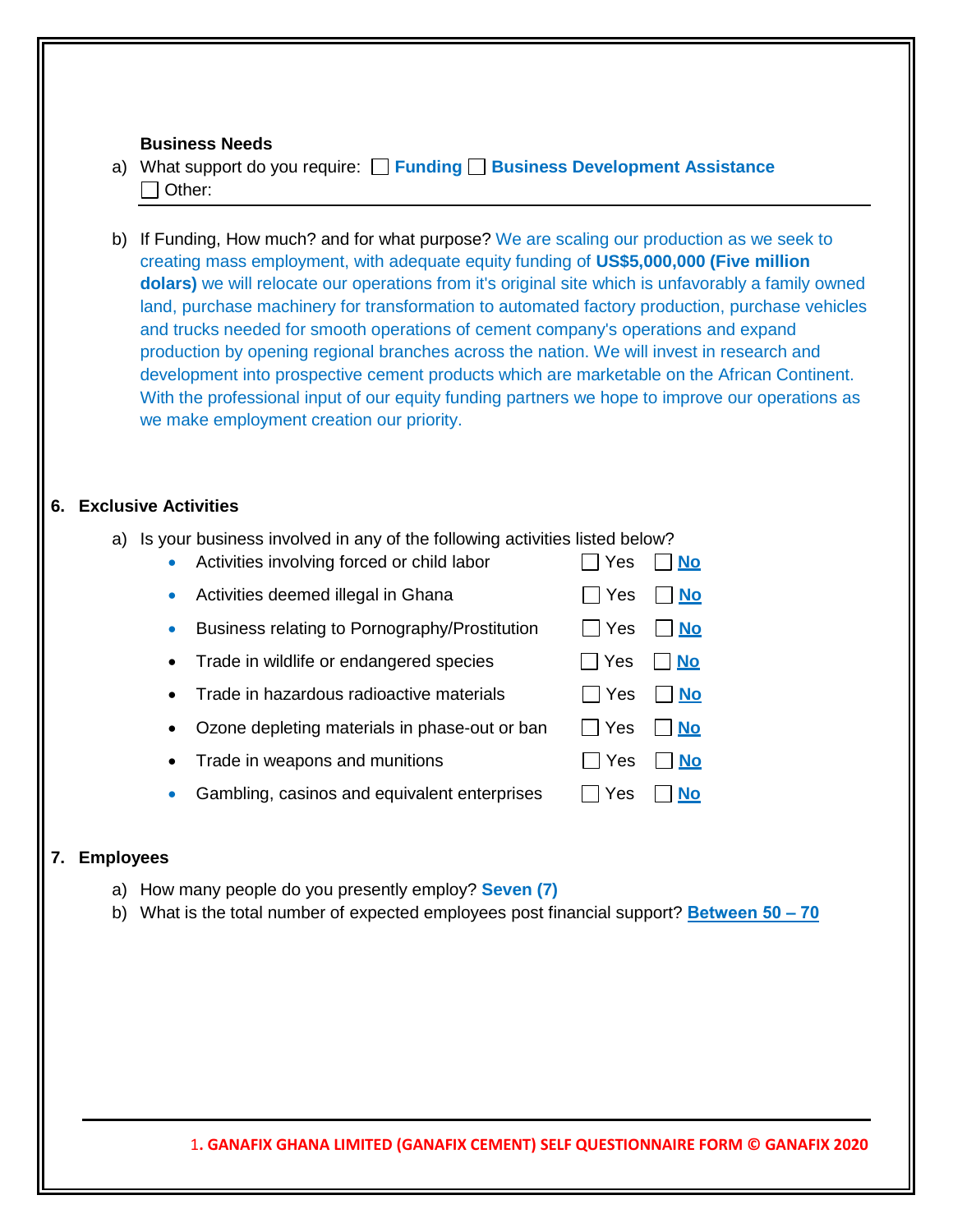| <b>Company Name</b>       | <b>GANAFIX GHANA LIMITED (GANAFIX CEMENT)</b> |
|---------------------------|-----------------------------------------------|
| <b>Company Address</b>    | : HOUSE NO. 310, ONYINASE-AWOSHIE. ACCRA.     |
| <b>Date</b>               | 16TH SEPTEMBER, 2020                          |
| <b>Author of Document</b> | <b>HENRY NATHANIEL NARH NARTEY</b>            |

#### **1 Executive summary**

- 1.1 **Introduction :** GANAFIX GHANA LIMITED is a cement manufacturing company owned by a young 31 year old Ghanaian with the keen desire of creating employment opportunities for his fellow unemployed Ghanaian youth who seem to be hopeless especially during the unexpected Covid 19 pandemic. GANAFIX CEMENT is based in Awoshie of the Greater Accra region in Ghana of West Africa and we are into tile adhesives, grout cement and waterproof cement. After several strict demanding regulations we are very proud to say we are certified by the Ghana Standards Authority (GSA), the highest quality control certification authority of the land. In 2019 our company was included among the United Nations Science and Technology Innovation Forum which took place in the USA and now permanently included among the recognized companies on the Global Innovation Exchange website. [\(www.globalinnovationexchange.org\)](http://www.globalinnovationexchange.org/) Also we have been featured among the Covid–19 companies on the Global Innovation Exchange website tackling the challenges that has been caused by the unexpected global pandemic among which high rate of unemployment cannot be left out. Our long term goal by 2030 is to produce regular cement called GANACEM for constructing buildings as brands such as GHACEM, DANGOTE, DIAMOND and CIMAF cement on the African market.
- 1.2 **Form of Business and Organization:** Ganafix Ghana Limited now a Limited Liability Company formerly Ganafix Enterprise (Sole-Proprietorship) was founded in 2016 as a Tile and Grout Cement manufacturing company by HENRY NATHANIEL NARH NARTEY. It is legally registered with the Registrar Generals' Department (RGD). Our founder has the ability to courageously face and overcome discouraging challenges as he has been managing our low capital cement company with his personal savings since 2016 and did manage to keep the company afloat amidst challenging times. He always has welcoming arms to others who are less privileged to do same, we believe with his humble and team driven approach to issues he will better handle company investments by satisfying all shareholders with his ability to mobilize with the view of achieving a common goal. Henry Nartey has demonstrated his quality of outsourcing professional expertise from several General Managers and top management key players to surround himself as he daringly keeps building his cement company dream. He is in constant contact with them for professional support and advice,

Among these profesionals are;

**Mr. Kwame Addo Kuffuor** – President of the Ecowas Federation of Chamber of Mines, Acting Regional Senior Vice President of Newmont Goldcorp's Africa Operations.

**Mr. Godfred Kwesi Obeng** – General Manager of Kezy-Bans Logistics & Investment Ltd (HE HAS AGREED TO BE A MANAGING PARTNER FOR GANAFIX CEMENT)

**Mr. James Laar** ‒ General Manager of L'AINE Services Ltd (HE HAS AGREED TO BE A MANAGING PARTNER FOR GANAFIX CEMENT)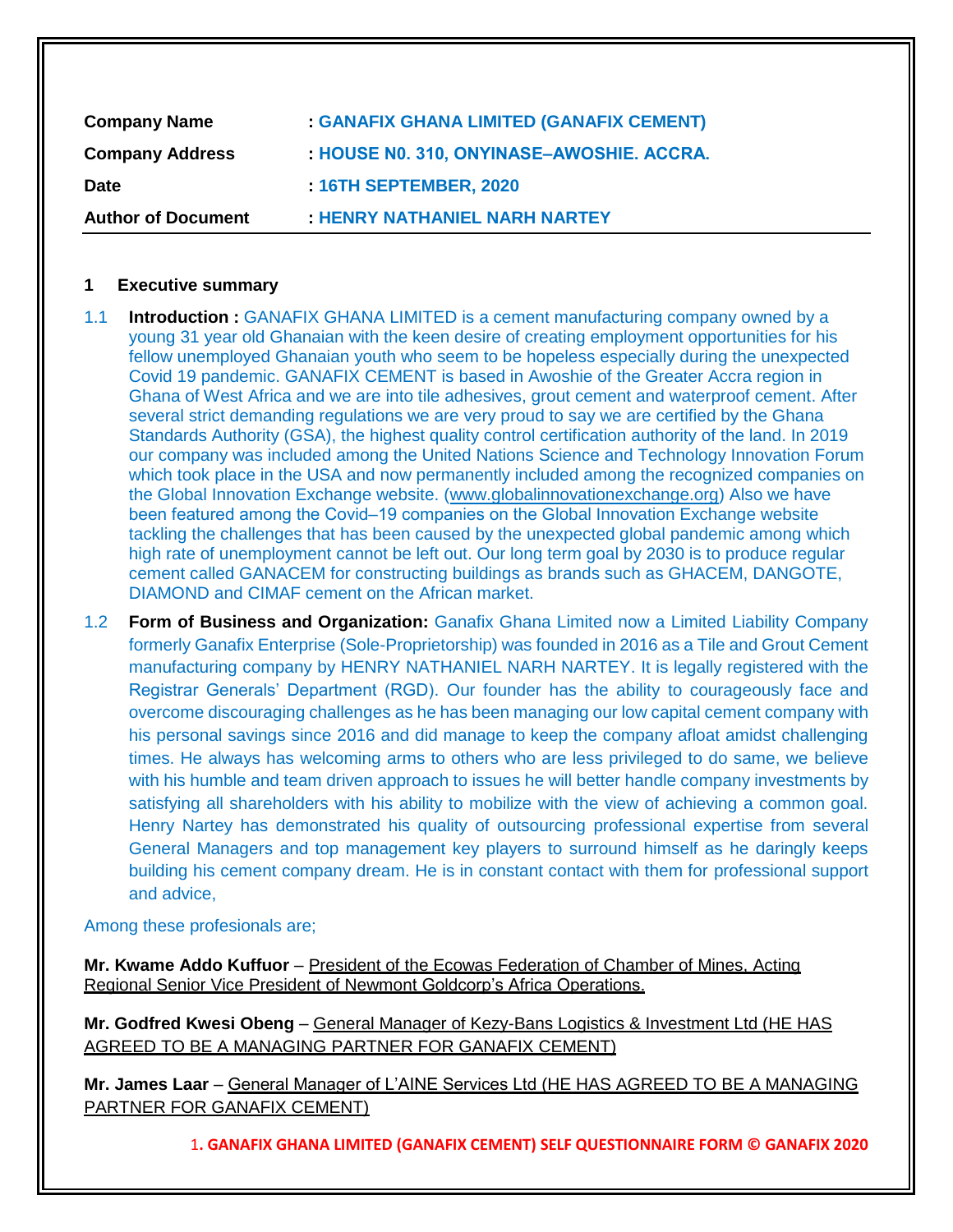1.3 **Purpose and Application of Funds :** We are scaling our production as we seek to creating mass employment, with adequate equity funding of US\$1,000,000 (One million dolars) we will relocate our operations from it's original site, purchase machinery for transformation to automated factory production, purchase vehicles and trucks needed for smooth operations of company's affairs and expand production by opening regional branches across the nation. We will invest in research and development into prospective cement products which are marketable on the African Continent. With the professional input of our equity funding partners we hope to improve our operations as we make employment creation our priority.

 The newly funded factory will be fully automated to work 24 hours (8hours intervals of 3 shifts workers 6:00am‒2:00pm, 2:00pm‒10:00pm, 10:00pm‒6:00am Monday through Saturday). Other company regional branches will operate same per their production capacity which will increase production sales. Yearly total revenue fully automated machinery projection estimation falls around GH¢51,840,000 million cedis with monthly projections around GH¢30,337,056 million cedis. Growth company financials after adequate equity investment of USD1,000,000 million dollars looks promising to investors.

- 1.4 **Development Impacts :** Our focus is to remain a gender parity company providing employment for the youth with keen investment in training youth through entrepreneurial skills initiatives, Of Ghana's youth aged 15-35, two-third are unemployed and discouraged, frustrated and depressed during Covid 19 and much worse post Covid. Others are vulnerably employed, and only one in six is in somewhat wage employment. Youth face roughly double the unemployment rate of adults, with significant variation by country, Nelson Mandela of South Africa once said; "It is always impossible until someone does it first" highlighting on the value of resilience and courage to overcome obstacles in our quest to reduce unemployment and that I am a great believer so please read in its entirety. Unemployment continues to remain high in the whole of Africa while the number of young people in working poverty is expected to increase in Sub-Saharan Africa according to the International Labour Organisation. (ILO) Africa continues to be confronted with high levels of unemployment, vulnerable employment and working poverty with little signs of potential recovery. Trends for youth report shows that as a result, the global number of unemployed youth is set to rise by half a million every year to reach 71 million. With youth population that is expected to double to over 830 million, by 2050 in the whole continent, incidence of unemployment among youth in North Africa remains elevated at 29.3 percent representing the second highest rate across all regions. Please I am hoping the information above can share some fair light on how serious we need to tackle Unemployment issue please, I am of the strong conviction that as individuals we have the power to contribute to a positive change from our own corners. Kwame Nkrumah of Ghana, Nelson Mandella of South Africa, Parice Lumumba of Congo, Thomas Sankara of Burkina Faso, Steve Biko of South Africa, Julious Nyerere of Tanzania, Marcus Garvey of Jamaica, Yaa Asantewaa of Ghana, Queen Nanny of Jamaica, Kofi Annan of Ghana, Kenneth Kaunda of Zambia and Seretse Khama of Botswana were all individuals who confronted challenges boldly. I do believe God will bless our struggling endeavor to reduce the unemployment constraints on Ghanaian youth once my cement company (GANAFIX GHANA LIMITED) is fully funded.
- 1.5 **Risk :** The greatest risks we have in the production of the tile adhesive and sales of our products today are; cost of materials and production. Yet, these risks shall be overcome because of strict accounting and production measures we seek and implement at all times. Another challenging risk is weather related where all raw materials should always be very dry before use so during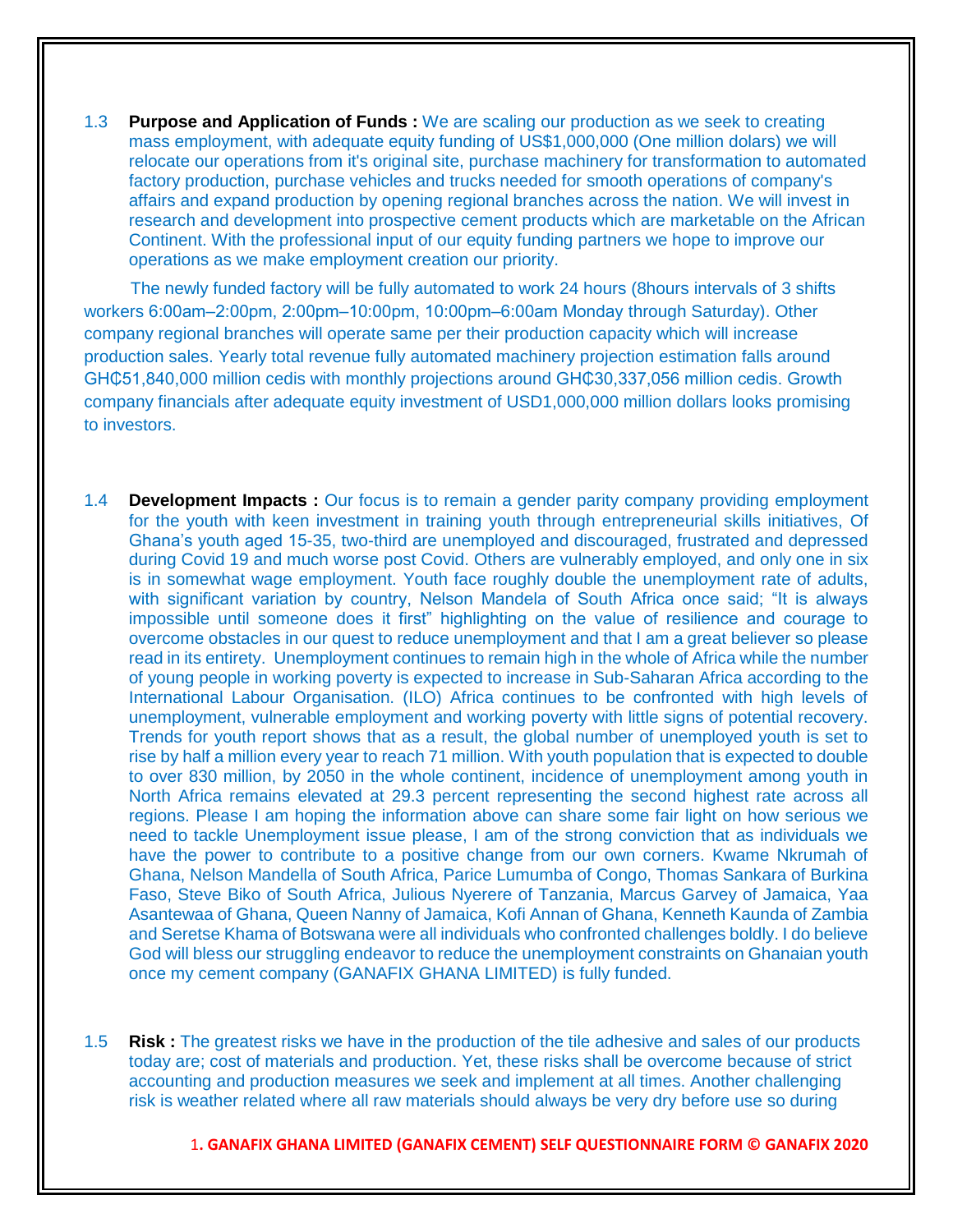rainy days strict measures should be put in place to ensure all materials are dry without any wet fraction which also calls for proper large state of the art storage facilities.

#### **2 Opportunity Analysis**

- 2.1 **Business description :** Ganafix Ghana Limited now a Limited Liability Company formerly Ganafix Enterprise (Sole-Proprietorship) was founded in 2016 as a Tile and Grout Cement manufacturing company. It is legally registered with the Registrar Generals' Department (RGD), after several strict demanding regulations we are very proud to say we are certified by the Ghana Standards Authority (GSA), the highest quality control certification authority of the land. In 2019 our company was included among the United Nations Science and Technology Innovation Forum which took place in the USA and now permanently included among the recognized companies on the Global Innovation Exchange website. [\(www.globalinnovationexchange.org\)](http://www.globalinnovationexchange.org/) Also we have been featured among the Covid–19 companies on the Global Innovation Exchange website tackling the challenges that has been caused by the unexpected global pandemic among which high rate of unemployment cannot be left out. We have also partnered with National Board for small Scale Industries (NBSSI) in 2017. Our long term goal by 2030 is to produce regular cement called GANACEM for constructing buildings as brands such as GHACEM, DANGOTE, DIAMOND and CIMAF cement on the African market.
- 2.2 **Market:** The building industry is economically stable and has been very reliable in terms of profit maximization in the last decade. It somehow automatically put our market share on a rise since the product directly moves with the building industry. Industry trends have shown that as quality and convenience becomes necessary factors, people want to put their money where they get more value. Customers are more educated and more demanding of quality service. Our market area is nationwide and has a target population of over 15 million in Ghana. There are several brands in the market but there continue to remain a larger market for our products at the marketplace because of the unique component and our high quality grade. We also have a market advantage because of our brand name (GANAFIX) which proudly sells our products as 'made in Ghana' goods, and low cost producer status. Another strength of our products are the market shares and distribution demands. They are available in virtually any part of the country, and since our introduction, we have gained strong market acceptance. The only weakness on our part for our product is our inability to produce more than needed to meet demand due to inadequate capital for production, inability to advertisement due to low capital so we are humbly proposing the urgent need for relocation and expansion of factory to produce on a larger scale.

**MARKETING STRATEGIES:** We expect to penetrate a minimum of 500,000-1,000,000 bags into the market annually for the first two and half years and a maximum of 2,000,000 annually starting the next three years. We want to achieve this by using wholesale, retail, multi-level marketing, pricing, product quality, innovative staff, employment opportunities and social media as our primary target message for distribution channels. In time, with hardwork and dedication to course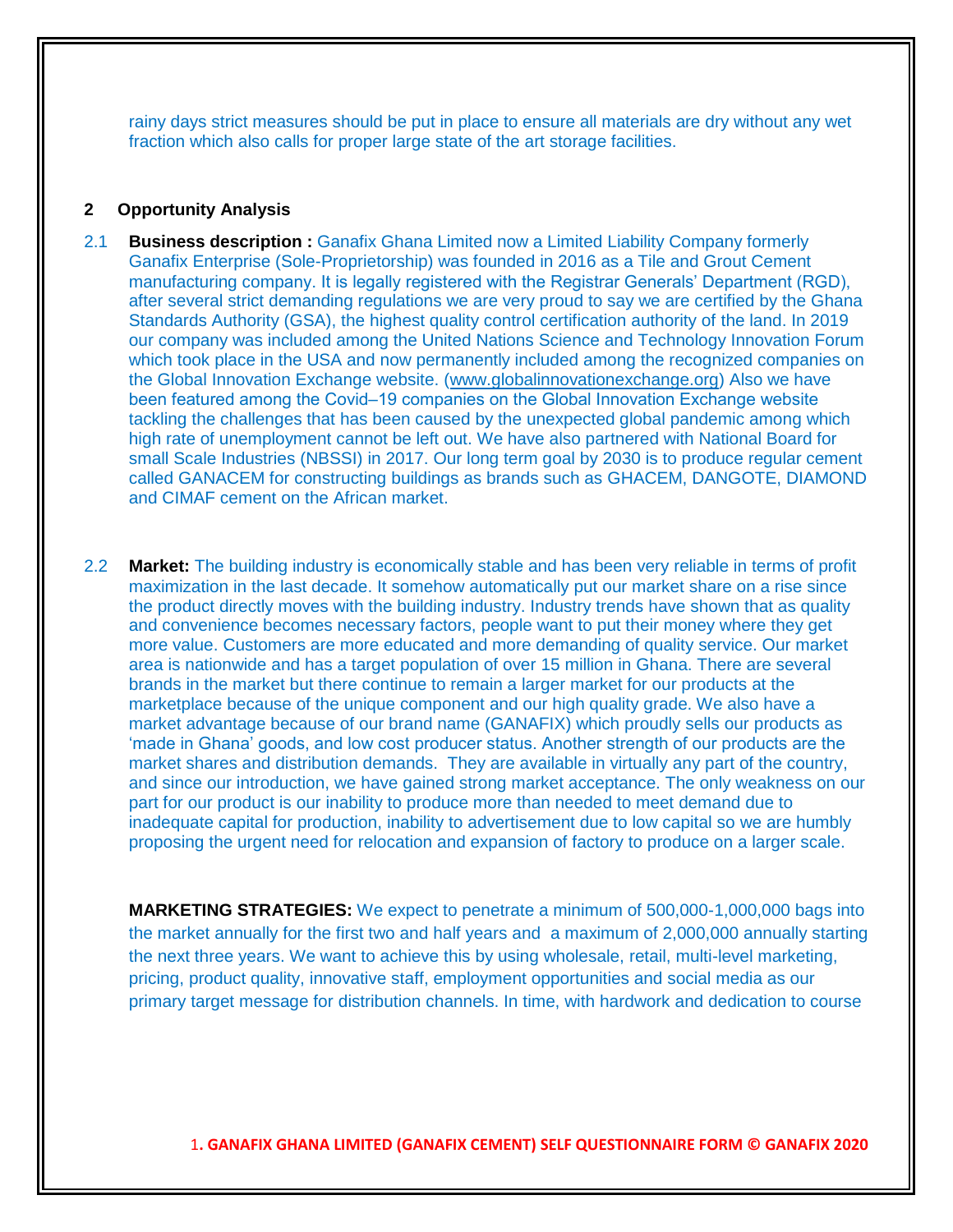we plan to capture 35% share of the market in Ghana. Our marketing plan is based on the following fundamentals;

Position: Our product will always be positioned as a good value for money and top quality. And we shall directly target particular groups; contractors, tilers and all building agents.

Pricing: Our pricing strategy is based on cost of production. We also factor the price of other products on the market. Yet, pricing shall be reviewed annually to ensure that potential profits are not squandered. But for now, customers are willing to pay GH¢15 cedis per Ganafix tile adhesive bag and GH¢10 cedis per Ganafix-Mix tile adhesive bag. This is good news for our customers as some are selling between GH¢16.00 - GH¢17.00 cedis.

Distribution Channels: The distribution channels we use for our product are wholesale, mass merchant retails, and individual buyers. These channels make sense for delivering our products to the end users because our customers are not limited to where our factory is stationed. The channels adopted are advantageous because; with patronage from wholesalers and retailers, our product can reach all customers who needs it.

Advertising: GANAFIX GHANA LIMITED has developed a comprehensive advertising and promotion strategy, which is being implemented even before funds are recieved. We expect to have a presence on several national radio shows, advertising magazines as well as the trade press, our first year after receiving funding will be concentrated much on advertising on well renowned television stations in the country which requires quite a huge funding to do so which will not be repeated in subsequent years ahead because by then our presence will be well accepted. We also target social media marking as an important tool for the sale of our products.

Promotion: We will produce our own advertizing materials and be a part of an advertising campaigns on social media. Our publicity plan is to remain in constant contact with editors and writers of the trade journals that serve our industry and seek stories and coverage that will enhance our reputation, and introduce us to more buyers.

We also plan to promote our product through a variety of on site product sampling, demonstrations at high profile events and other high leverage events. The objective of all our promotions is to expand our customer base, position our products as a premium brand, and strengthen our ties to the community.

Trade Shows: GANAFIX GHANA LIMITED will participate in building construction trade shows organised by Ghana Home Loans, Ghana Real Estate Developers Association, Association of Ghana Industires, Chartered Institute of Marketing Ghana and any other our company's management may prescribe.

**2.3 Competition /Competitor Analysis :**There are several brands in the market but there continue to remain a larger market for our products at the marketplace because of the unique component and our high quality grade. We also have a market advantage because of our brand name (GANAFIX) which proudly sells our products as 'made in Ghana' goods, and low cost producer status. Another strength of our products are the market shares and distribution demands. They are available in virtually any part of the country, and since our introduction, we have gained strong market acceptance. The only weakness on our part for our product is our inability to produce more than needed to meet demand due to inadequate capital for production, inability to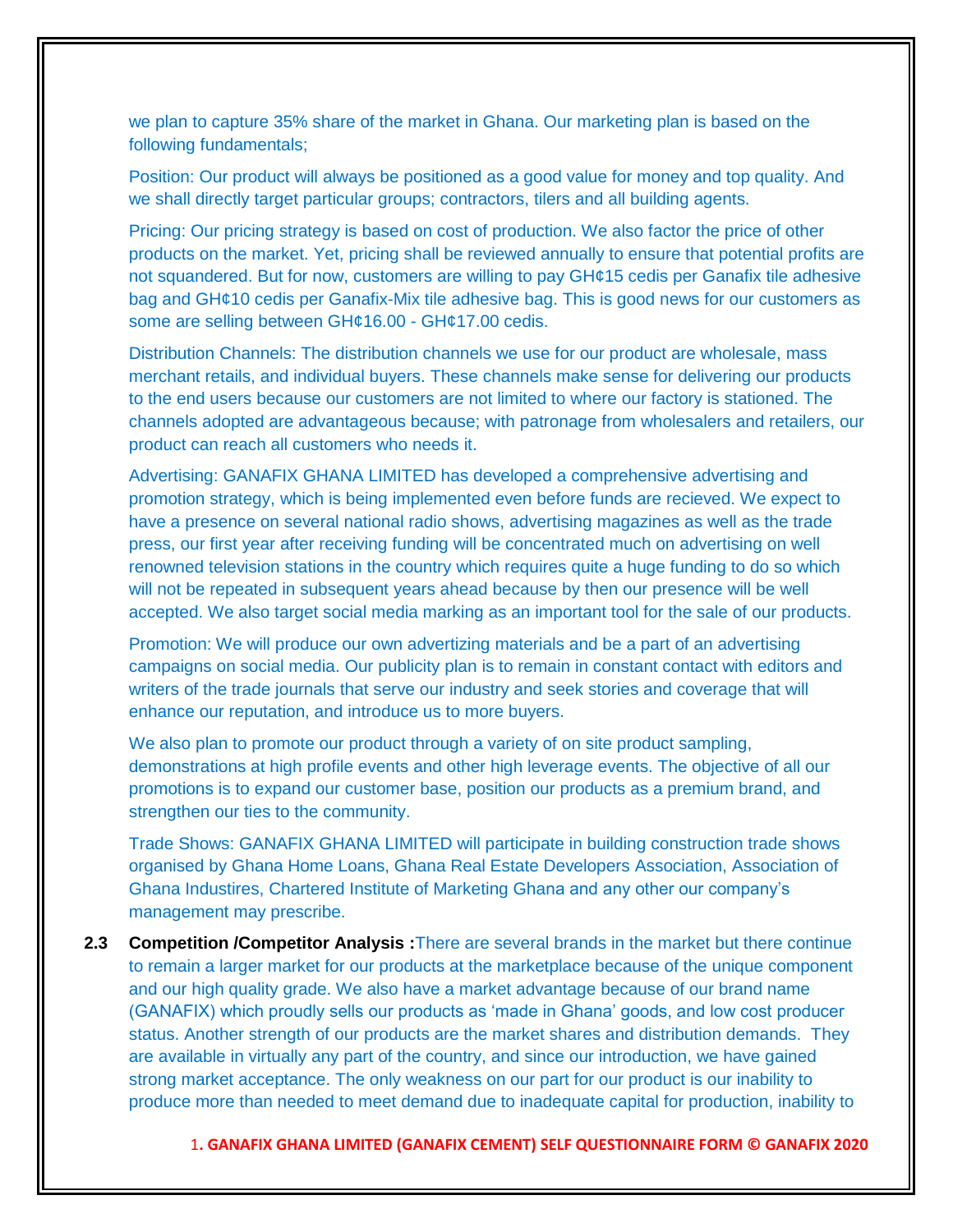advertisement due to low capital so we are humbly proposing the urgent need for relocation and expansion of factory to produce on a larger scale.

- **2.4 Advantages/Disadvantages:** Our pricing strategy is based on cost of production. We also factor the price of other products on the market. Yet, pricing shall be reviewed annually to ensure that potential profits are not squandered. But for now, customers are willing to pay GH¢15 cedis per Ganafix tile adhesive bag and GH¢10 cedis per Ganafix-Mix tile adhesive bag. This is good news for our customers as some are selling between GH¢16.00 - GH¢17.00 cedis. The raw materials for the production of our tile adhesive is in abundance here in Ghana, our basic raw material is quarry dust which is supplied by the many quarry products supplying companies nationwide. We either import our chemicals required for our cement mixtures or buy them locally from other local suppliers. The distribution channels we use for our product are wholesale, mass merchant retails, and individual buyers. These channels make sense for delivering our products to the end users because our customers are not limited to where our factory is stationed. The channels adopted are advantageous because; with patronage from wholesalers and retailers, our product can reach all customers who needs it. We will produce our own advertizing materials and be a part of an advertising campaigns on social media. Our publicity plan is to remain in constant contact with editors and writers of the trade journals that serve our industry and seek stories and coverage that will enhance our reputation, and introduce us to more buyers.We also plan to promote our product through a variety of on site product sampling, demonstrations at high profile events and other high leverage events. The objective of all our promotions is to expand our customer base, position our products as a premium brand, and strengthen our ties to the community. GANAFIX GHANA LIMITED will participate in building construction trade shows organised by Ghana Home Loans, Ghana Real Estate Developers Association, Association of Ghana Industires, Chartered Institute of Marketing Ghana and any other our company's management may prescribe.
	- **The Entrepreneur/Team:** A gender parity team of ten members, including a female of 23 years old with a group combined 47 years of experience in management, 26 years in marketing, 6 years in product development and 5 years in other executive positions. Two team members are currently holding top positions as General Managers in their respective institutions, one is the Managing Director of her firm. We have three professional support in the areas of accounting, auditing and legal. They all work part time to support.
	- **Operations & Technology:** Cement production requires machinery and human hands. We will be needing a quarry dust grinder, a machine mixer, a packing line machine and a conveying belt machine to effectively carry out our cement productions. These machineries are locally made here in Ghana and could also be imported from China. We are in contact with cement production machinery suppliers in Chinery and still scouting to contact suppliers in Ghana.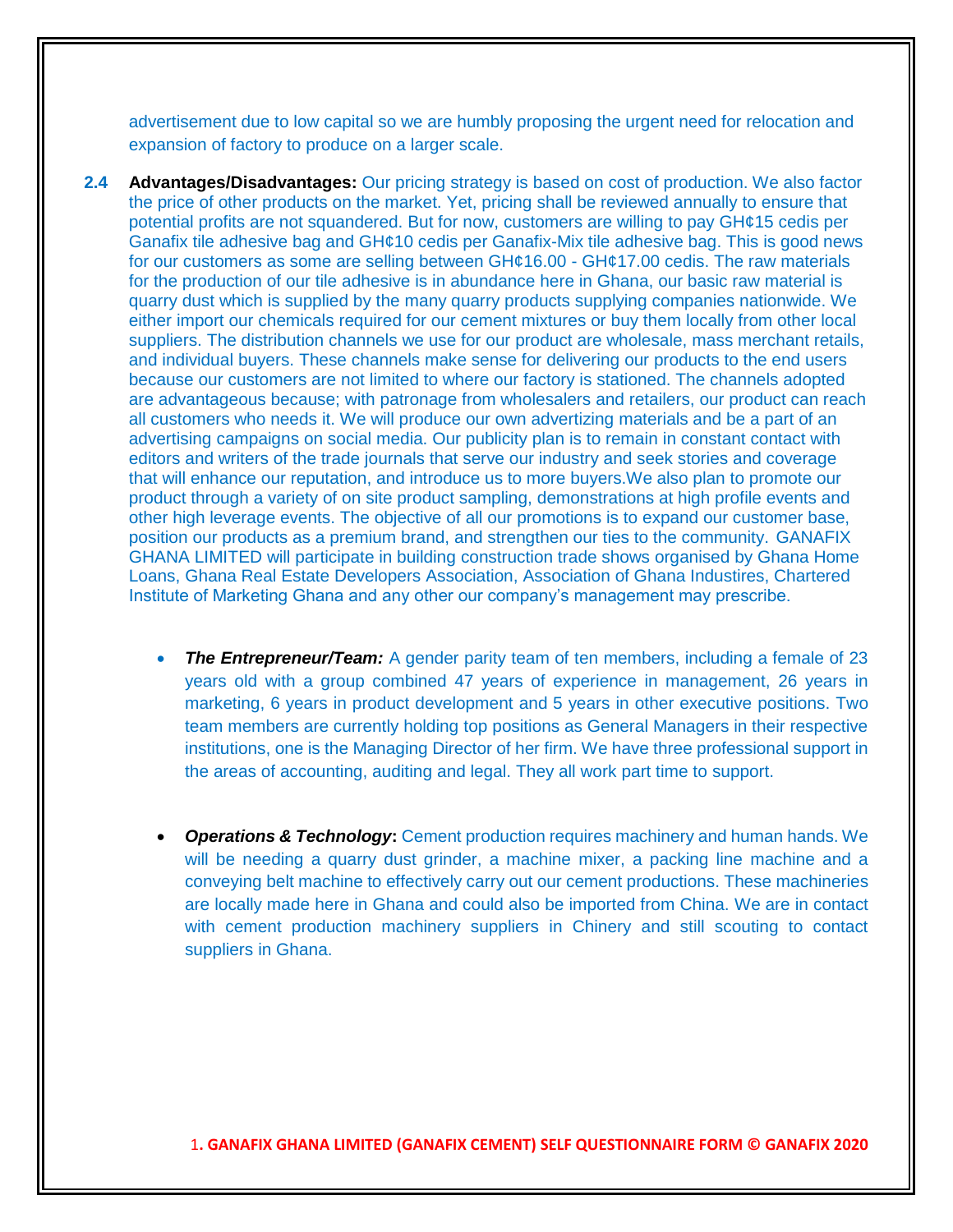With my / our signature(s), I / we hereby:

- Affirm that all information submitted with this application is, to the best of my / our knowledge a true and accurate representation.
- Accept that any wilful falsification in connection with this company information be it before or after the date of this provision will result in this application being declined.

I/We understand that the information contained in our company self questionnaire will be held in the strictest confidence. I/We further understand that this information is subject to review and in no way constitutes a contract or agreement between RECEIPIENT and Myself/Ourselves and that no liability will be assumed by RECEIPIENT:

**This information is intended only for the person(s) to which it is submitted to and may contain privileged, confidential and/or insider information. If you have received this communication in error, please notify us immediately via mail ganafixcements.gh@gmail.com for a thank you fee. Any disclosure, copying, distribution, or the taking of any action concerning the contents of this document and any attachment(s) by anyone other than the named recipient(s) is strictly prohibited.**

Signature: *HenryNathanielNarhNartey* Date: **Monday 12th October, 2020. FOUNDER, MANAGING DIRECTOR**